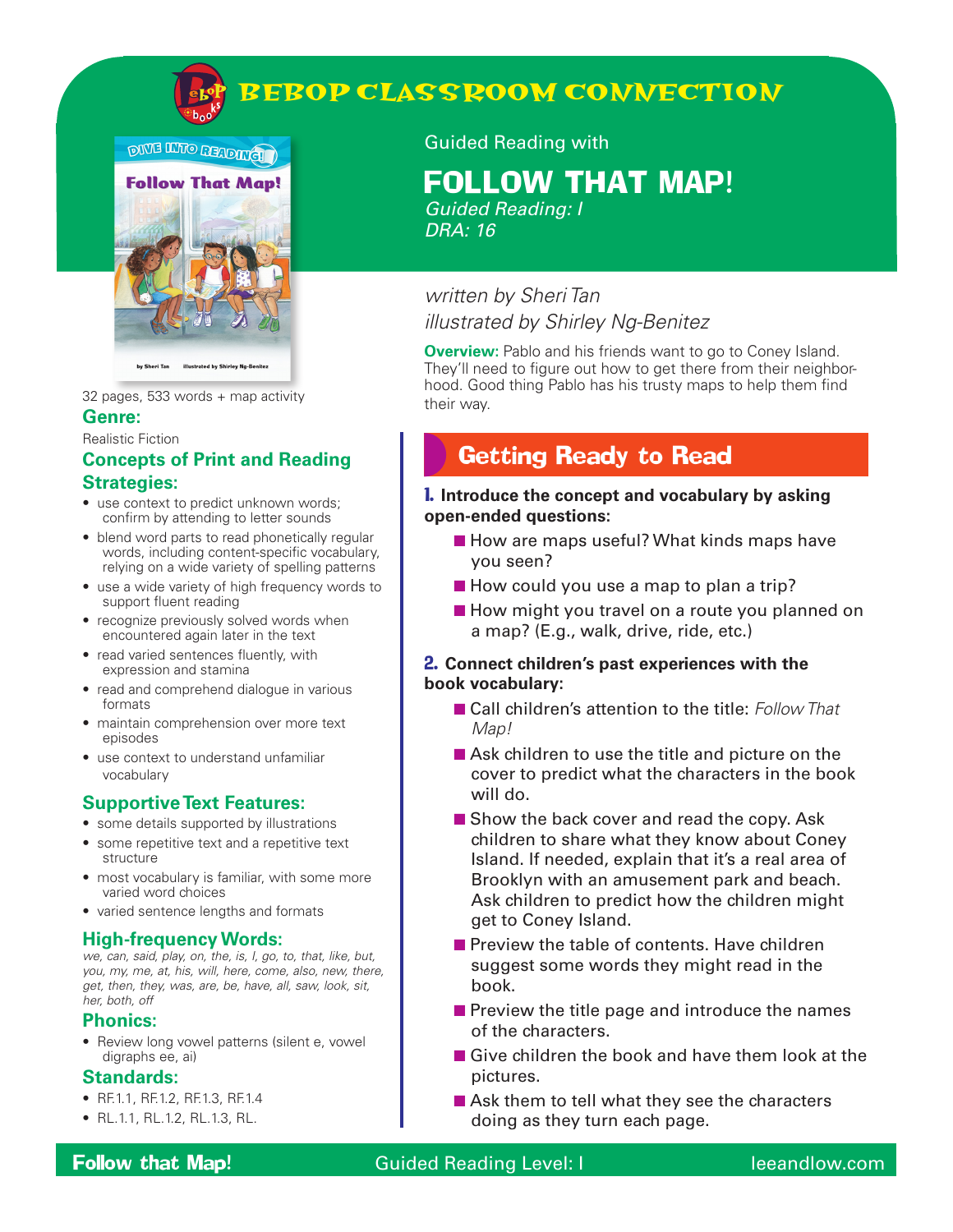**BEBOP CLASSROOM CONNECTION**

#### 3. **Remind children of the strategies they know and can use with unfamiliar words:**

- Ask them, "What will you do if you come to a word that you don't know?"
- Encourage children to look for chunks of words they know and to blend the sounds quickly.
- Suggest that children read continued reading beyond an unfamiliar word in order to use the context of the story to unlock the meaning of the word.
- Tell children to think what they know about the subject or topic of this book. Then encourage them to choose a word that makes sense in the sentence.

#### 4. **Be aware of the following text features:**

- Books in the Confetti Kids series (https:// www.leeandlow.com/collections/confettikids-series-collection) follow friends Lily, Padma, Pablo, Henry, and Mei on their imaginative adventures throughout the city.
- Page 1, the title page, has a picture that introduces all of the children in the story.
- Page 3, the contents page, has a picture of the neighborhood featured in the story.
- The book contains numerous highfrequency words and many other familiar words.
- Content-specific vocabulary words and phrases include: Coney Island, bumper cars, ring toss, subway, bus stop, subway station, "follow a map," public garden, rides
- The story is divided into three brief chapters. Each chapter includes a mix of short and medium-length descriptive sentences, and dialogue assigned with the word "said." Each illustrated page includes 3-6 lines of text.
- The story is written in narrative form; dialogue is interspersed with narrative.
- All the sentences are different; there are no text patterns.
- There are different number of sentences on each page; many sentences require a return sweep.
- $\blacksquare$  The pictures enhance the story, but most of the story is told in the text.

**Guided Reading Note:** Level I is the benchmark for the end of first grade. Children reading at level I are in an early fluent stage, and the focus emphasizes comprehension and independent reading. Most of the reading should be done silently. Children read the book with a specific purpose, to understand the story. They are also encouraged to: 1) independently apply their reading skills and strategies, 2) make connections between their own experiences and the story, and 3) "get" the author's message and be able to discuss it with other readers. Most importantly, children should feel confident and eager to read. This is a time to build fluency and independence as children read a variety of genres and develop a sense of reading for different purposes.

### Reading the Book

1. **Set a purpose by telling children to read the book to find out about how the friends use maps to get to Coney Island.** 

2. **Have children read the story silently.** Each child should be reading at his or her own pace. Listen to children as they read by leaning close or bending down beside each child. After the group has read a few pages, check on comprehension with simple questions, such as: "What is the story about?" or "Tell me how the story begins." As they read, watch for indications of comprehension: changes in facial expression, giggles, audible comments, rereading, turning back to a page. You may want to make notations about what you observe.

#### 3. **Look for these reading behaviors during the first reading:**

■ Do they rely on the print while reading?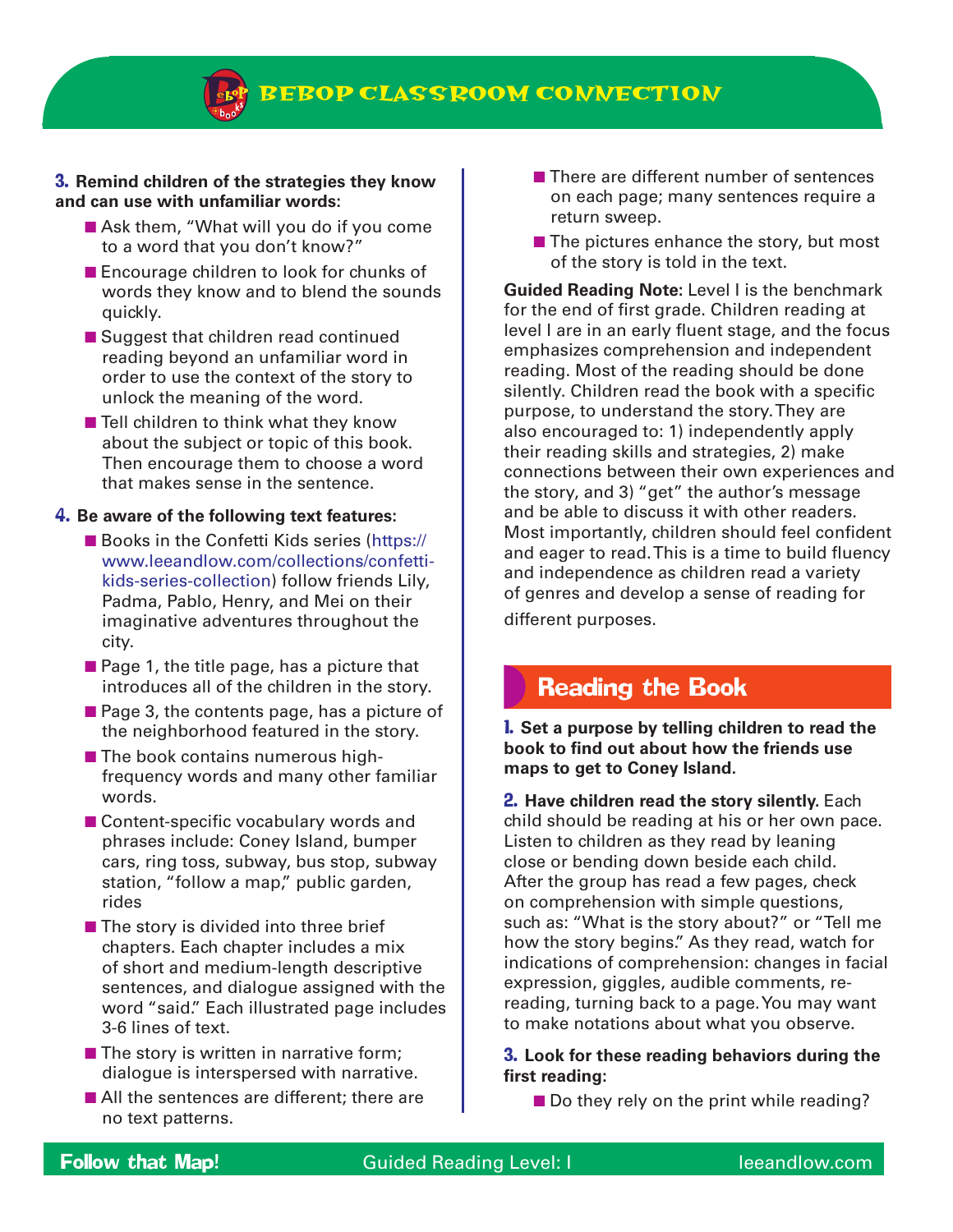

- Do they have a strong sight vocabulary?
- Do they use known sound chunks to read unknown words?
- Are they showing signs of understanding the story?
- Are they monitoring meaning and rereading when they lose meaning?
- Do they easily move from page to page?
- Are they using punctuation to gain meaning?
- How are they dealing with conversations in the text
- Do they make accurate predictions?
- Are they connecting the text to their own experiences?
- Do they react to the text even though they are reading silently?
- Are they drawing conclusions and making inferences?

#### 4. **As children read, note what they are doing. Help them build independence by being available, but not intervening too quickly**

- Watch for changes in children's facial expressions and use these signals to ask questions, such as: "What made you smile?" or "Where do you need some help?"
- Encourage children's attempts by making comments, such as: "I like how you are using a different strategy when the first one you tried didn't work."
- If children are struggling with deciding which strategy to use, suggest a specific strategy that would help them get meaning in the most efficient way, such as, "Did you think about chunking the word?"

#### 5. **Possible teaching points to address based on your observations:**

- Call attention to all the high-frequency words children have learned and used.
- Review how to find a known part or sound

chunk in an unknown word.

- Show children how to use analogies to move from the known to the unknown when encountering new words.
- Work with suffixes and prefixes.
- Review using grammar (syntax) to unlock words by considering the sentence structure or parts of speech in the sentence.
- Explore the story grammar characters, setting, problem, solution, and so on.
- Review how to determine what is important in a picture or sentence.
- Model asking questions or making "I wonder…" statements to extend comprehension.
- Review using punctuation marks to guide the meaning-making process. Discuss the use of question marks, exclamation points, and commas as clues to reading with a particular kind of expression or inflection. Talk about the use of quotation marks to indicate dialogue.
- Call attention to the sequence of events in the story.
- Model how to revisit the text to find specific examples or ideas in the story.
- Model how to use the repeating patterns in the text to solve words and read fluently
- Ask children to pause at the end of a chapter to recall events and check comprehension.

# After the First Reading

1. **Have children confirm their predictions and talk about how the children used maps to reach Coney Island.**

#### 2. **Ask questions like:**

■ What kinds of maps did Pablo use to plan their route to Coney Island? What different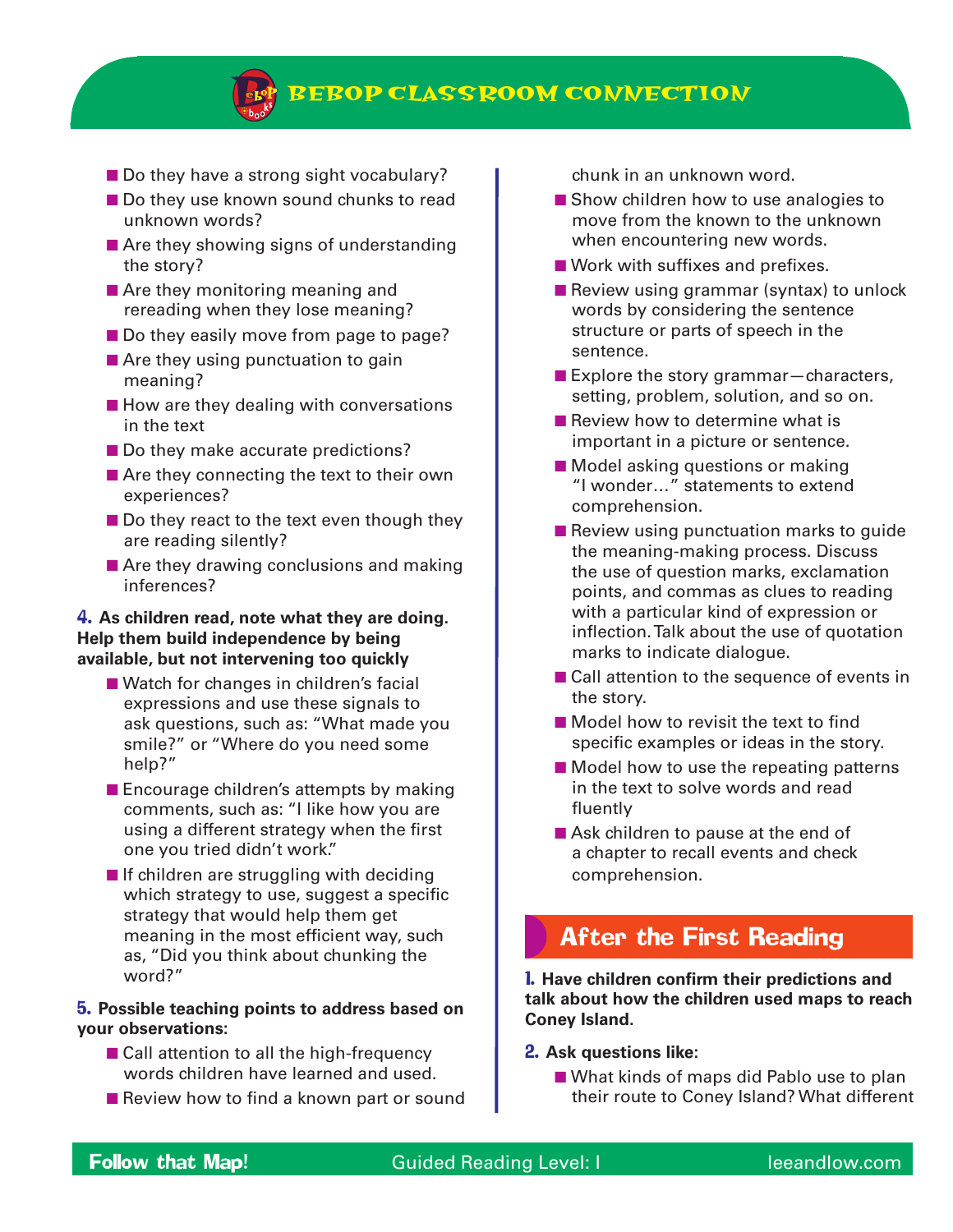

parts did the route have?

- How do Pablo and his friends celebrate the end of summer? What do you like to do with your friends or family before school starts again?
- Why is a place like Coney Island a good choice for everyone? What do Pablo's friends want to do there?
- Were Pablo's maps "trusty," like the summary said? Why or why not?
- Why did Pablo ask his dad to take him and his friends to Coney Island? When should you ask for a parent or caregiver for help and permission?
- What was Pablo worried about?
- How did the other kids feel about the long trip? Give examples from the book to explain what you think.
- What does this story show you about the characters? (Pablo, his friends, and his dad?)
- Why is being able to follow a map a good skill to have?
- How are the bus and subway similar? How are they different? What were Pablo and his friends able to see on the bus?
- Why did Pablo and Henry give up their seat when a person got on the bus?
- Why did Pablo and his friends have to take the bus and the subway? Why didn't they just take one mode of transit? What would have happened if they only took the bus?
- What is special about the last map Pablo has?

## Second Reading

1. **Have children reread the book silently, in a whisper voice, or to a partner.** 

2. **This is a time for assessment.** Keeping notes on children's progress during a guided reading session will be a helpful resource for giving

children on-going feedback about themselves as readers, as well as helping you record how they develop over time.

- While they are reading, watch what children do and what they use from the teaching time.
- You might also take a running record on one child as an assessment of the child's reading behavior.
- You might also listen in on each individual reader, observing as children use appropriate or inappropriate strategies. This information will be valuable for any additional strategy discussions after the second reading.

### Cross-Curricular Activities

**Language Arts:** Have students work in small groups to act out various scenes from the story, reading the dialogue provided and having one student act as the narrator.

Have students write 1-2 summary sentences of each chapter on post-it notes. Have them read the notes to retell the story. Or, ask students to use the "Somebody/wanted/but/so/then" framework to practice summarizing the story.

Talk about how the story was told from Pablo's point of view. Find examples of statements that reflect his point of view. Imagine how the story might have sounded different if told from the point of view of one of the other characters.

Read other books in the Confetti Kids series (https://www.leeandlow.com/collections/ confetti-kids-series-collection). Make connections between texts, especially related to gathering knowledge about each individual character.

Have students read or read aloud other books that describe a travel route, such as *When This World Was New*. Sketch maps of the characters' routes as a way to help summarize the story content. Make connections between texts.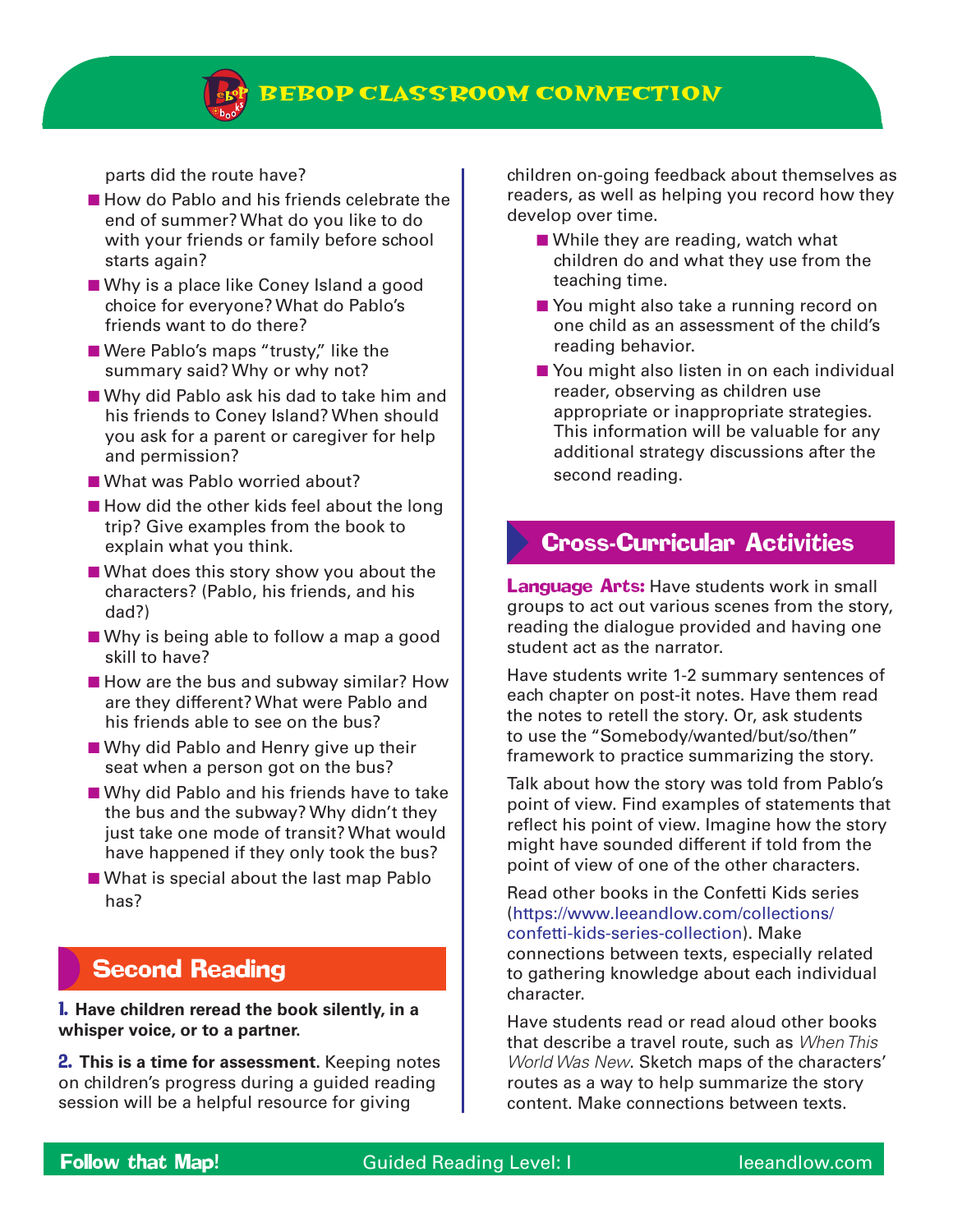**BEBOP CLASSROOM CONNECTION**

Read the other Confetti Kids story featuring Pablo: *Want to Play* (https://www.leeandlow. com/books/want-to-play). Encourage students to compare how Pablo is similar and different in the story. Do a character analysis of Pablo in each story noting his feelings, thoughts, dialogue, actions, and character traits. How does he change from the beginning to the end of each story? How would you describe him to someone?

**Mathematics:** Have children sort the mode of transit (walking, subway, bus) in the story by fastest to slowest, cheapest to most expensive, quietest to noisiest, and so on.

Have children share the typical way they get to school: walking, carpool or car, public or school bus, subway, bike, commuter train, and so on. Record children's answers on the whiteboard or a chart. Make a bar graph showing children's answers. Discuss which way is the most popular.

**Social Studies:** Adapt the activity in the back of the book about making a map of your neighborhood for classroom use. Have students make maps of their own neighborhoods, your school building, or the neighborhood surrounding your school. If possible, have students plan a route and test it out.

View an actual park map of Luna Park at Coney Island (https://lunaparknyc.com/park-map/). Talk about the rides the characters might enjoy. Discuss how the park map is similar and different to the maps shown in the story illustrations.

Explore the modes of transportation available in the students' community. Invite visitors who use these different kinds of transportation to talk to children about their experiences. Look at or create a map of the school's neighborhood. Draw where the nearest bus stop is, carpool lane, parking lot, and walking entrances to the school.

If your school is in an area that includes public transportation, look at a public transportation map as a group. Practice planning a route

to a location familiar to students. Discuss what can be challenging about using public transportation, and relate it back to the story (e.g., keeping track of number of stops, switching modes or lines, being patient).

Show students the fire escape plan map for your school with your classroom escape route marked. Find other landmarks on the map and escape routes from other locations. Talk about how maps can be useful for both enjoyment and safety.

Revisit the story to look for examples of how characters were kind and list them on a chart. Brainstorm other ways to be kind when out on an adventure in public.

Art: Invite students to draw imaginary maps of amusement parks or fantasy travel routes. Ask them to add labels or write out a particular route.

Provide old maps for students to cut up and create collage art. Invite them to notice different features on the maps.

**Physical Education:** Create routes for children to follow on the floor with masking tape, cones, etc. Ask children to move at different speeds along different parts of the routes ("Walk slowly," "Run like you're about to miss the bus," "Go slow like you're on a bumpy bus stuck in traffic," "Zoom like you're on a subway... screeeeeech to a stop," etc.)